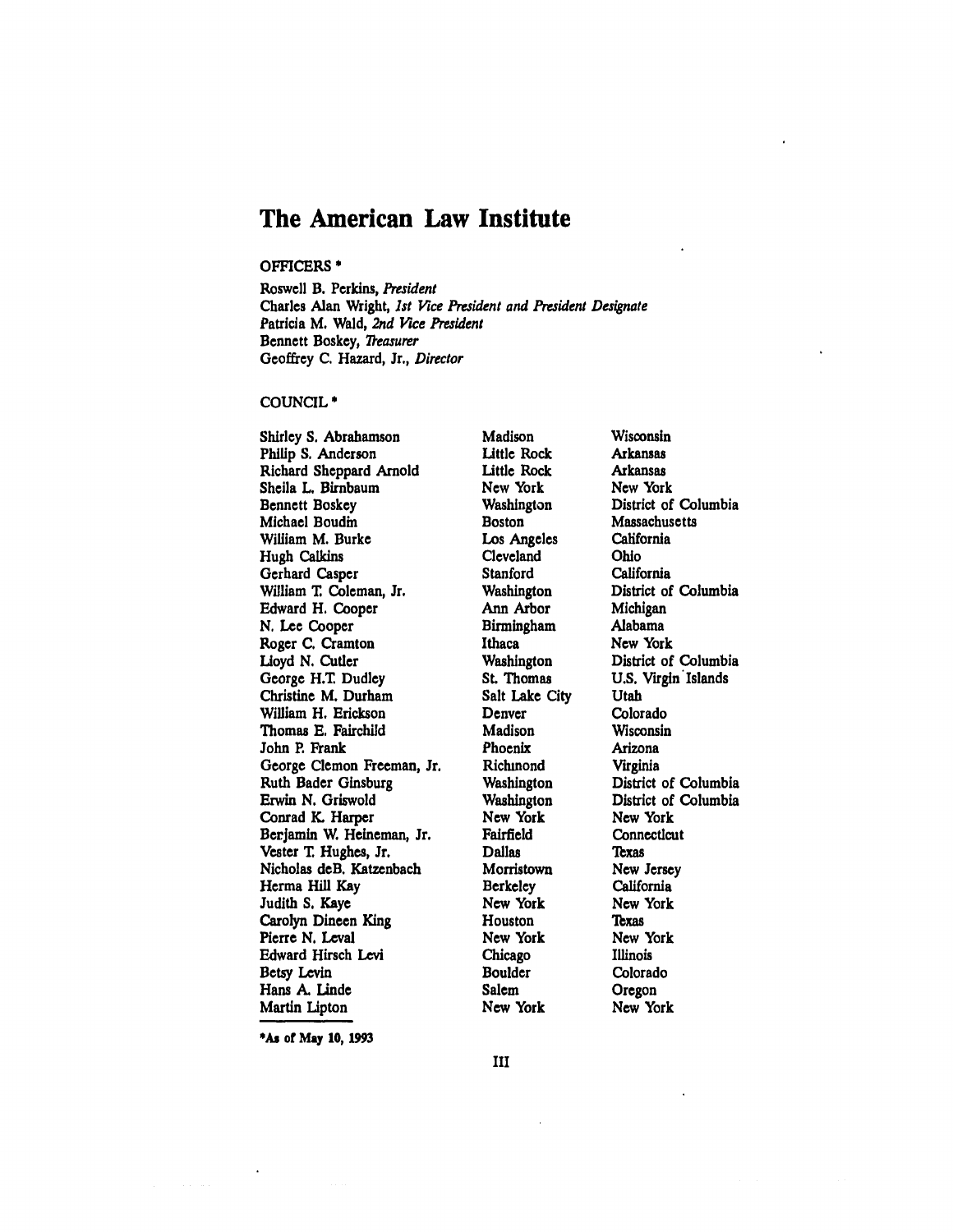Robert MacCrate John **W.** Martin, Jr. Hale McCown Vincent L. McKusick Robert H. Mundheim Roswell B. Perkins Ellen Ash Peters Louis H. Pollak Ernest **J.** Sargeant Bernard **G.** Segal **\*** Sherwin P. Simmons **Wm.** Reece Smith, Jr. Robert **A.** Stein John **T.** Subak Michael Traynor John W, Wade Patricia M. Wald Lawrence **E.** Walsh William H. Webster Herbert Wechsler **\*\*** George Whittenburg Herbert P. Wilkins James H. Wilson, Jr. Paul **A.** Wolkin **"\*\*** Frank M. Wozencraft Charles Alan Wright

 $\overline{1}$ 

Emeritus Council Members

R M. Bird R. Ammi Cutter **"** Joseph F. Johnston Charles Merton Merrill Lyman M. Ibndel, Jr. John Minor Wisdom

Atlanta Cambridge Birmingham San Francisco Aurora New Orleans

New York Dearborn Lincoln Portland

New York **Hartford** 

Boston

**Tampa** Tampa

Nashville **Washington** 

Washington New York Amarillo **Boston** Atlanta

Houston Austin

> Georgia Massachusetts Alabama California Colorado Louisiana

**\*** Counselor Emeritus

*"* Director **Emeritus**

\*\*\* Executive Vice President Emeritus

\*\*\*\* Chairman Emeritus

Philadelphia Philadelphia Philadelphia Minneapolis Philadelphia San Francisco Oklahoma City Philadelphia New York Michigan Nebraska Maine Pennsylvania New York **Connecticut** Pennsylvania Massachusetts Pennsylvania Florida Florida Minnesota Pennsylvania California Tennessee District of Columbia Oklahoma District of Columbia New York Texas Massachusetts Georgia Pennsylvania **Texas Texas**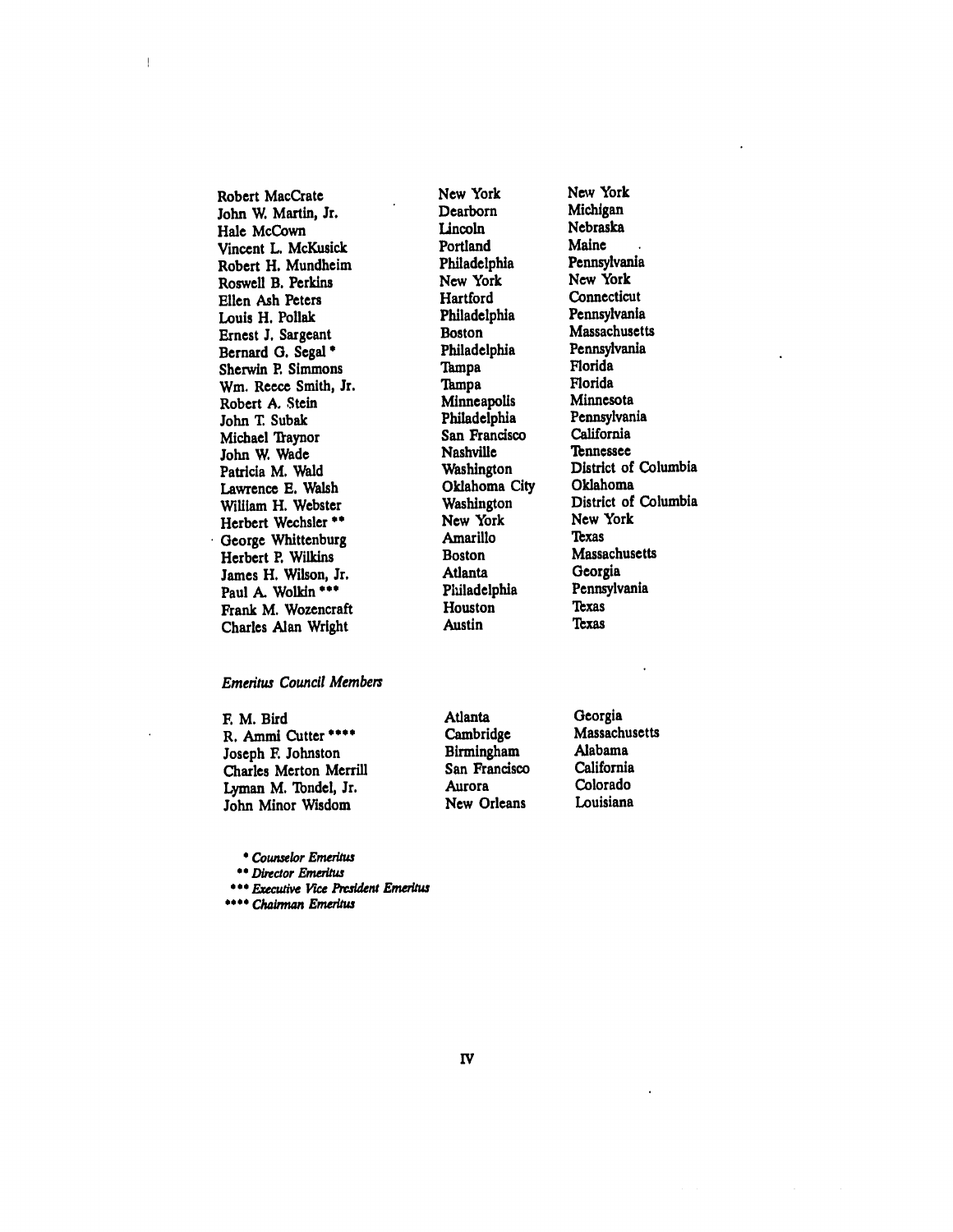### REPORTORIAL **STAFF** t

**MELVIN A. EISENBERG,** University of California School of Law, Berkeley, California

*Chief Reporter [from 1984] and Reporter for Parts II and III; the Justice R. Ammi Cutter Reporter [from 1991]*

STANLEY A. KAPLAN, Chicago, Illinois

*Chief Reporter [1980 to 19841*

HARVEY **J. GOLDSCHMID,** Columbia University School of Law, New York, New York

*Deputy Chief Reporter [1980 to 19841 and Reporter for Part IV Consultant to the Project [from 19851*

MARSHALL L. **SMALL,** San Francisco, California

*Reporter for Chapters 1, 2, and 3 of Part V and Chapter 3 of Part VII and Co-Reporter for Chapter 4 of Part V, Part VI, and §f 7.24 and 7.25*

RONALD **J.** GILSON, Stanford Law School, Stanford, California

*Co-Reporter for Chapter 4 of Part V, Part VI, and f§ 7.24 and 7.25*

**JOHN C. COFFEE,** Jr., Columbia University School of Law, New York, New York

*Reporter for Chapters 1 and 2 and §f 7.21-7.23 of Part VII*

#### **CONSULTANTS** t

**GEORGE** W **COOMBE,** Jr., San Francisco, California

- **\*** LLOYD **N. CUTLER,** Washington, District of Columbia **JOSEPH** HINSEY I, Graduate School of Business Administration, Harvard University, Boston, Massachusetts
- **\* NICHOLAS** deB. KATZENBACH, Morristown, New Jersey [from **1983]**

MILTON **P** KROLL, Washington, District of Columbia

LOUIS **LOSS,** Harvard University Law School, Cambridge, Massachusetts

**BAYLESS A. MANNING,** New York, New York

**\*** ROBERT H. **MUNDHEIM,** University of Pennsylvania Law School, Philadelphia, Pennsylvania

t **As** of May **13, 1992**

<sup>\*</sup>Adviser to the Council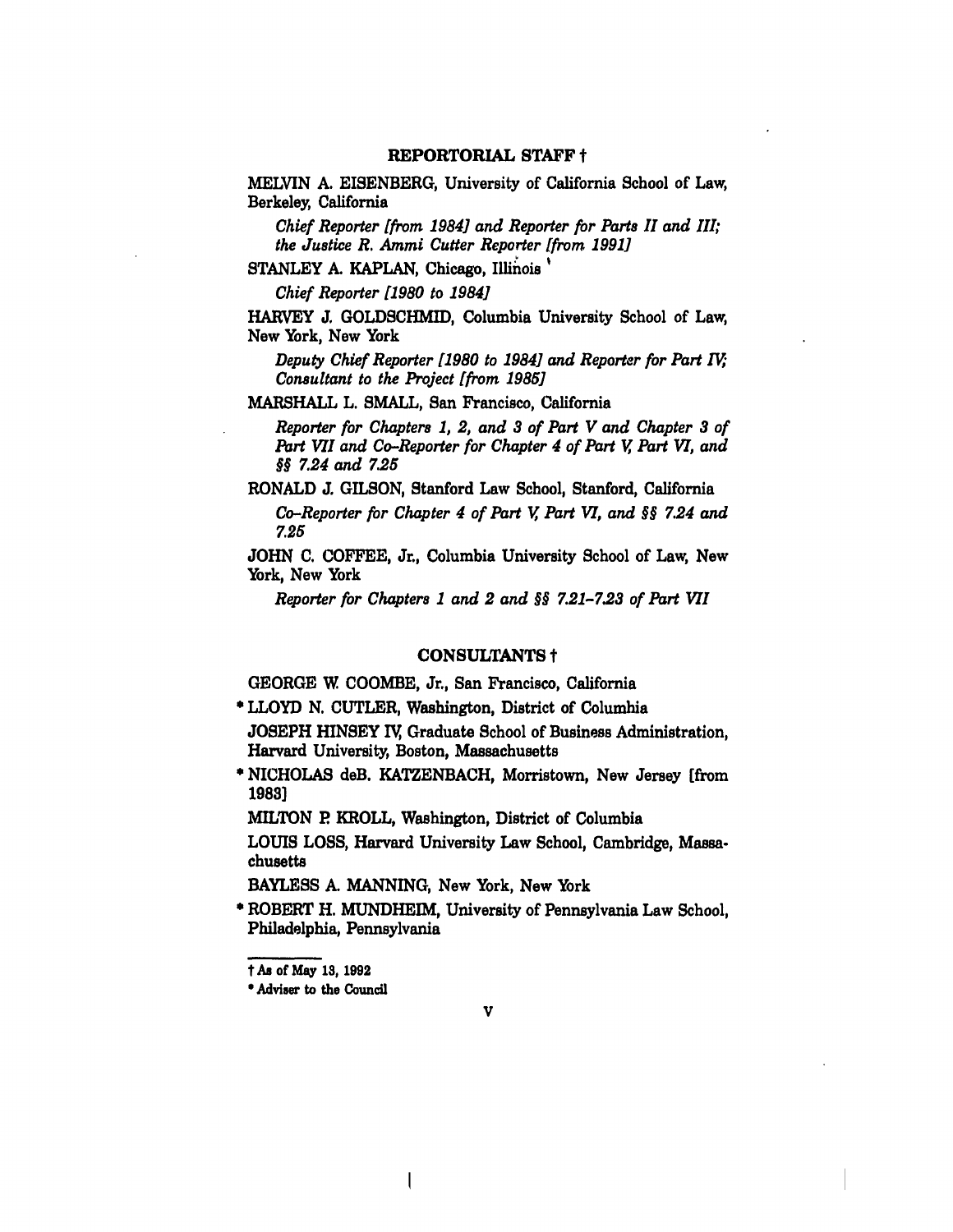**DONALD E. SCHWARTZ, Georgetown University Law Centor, Wash**ington, District of Columbia [Deceased **1988]** IRVING **S.** SHAPIRO, Wilmington, Delaware BERNARD WEISBERG, Chicago, Illinois

## ADVISERS t

**ARLIN** M. **ADAMS,** Philadelphia, Pennsylvania WILLIAM M. **BATTEN,** Locust Valley, New York **KENNETH J.** BIALKIN, New York, New York **HUGO** L. BLACK, Jr., Miami, Florida PHILLIP I. BLUMBERG, University of Cennecticut School of Law, West Hartford, Connecticut **\*** CHARLES **D.** BREITEL, New York, New York **[1980** to **19861 SAMUEL C.** BUTLER, New York, New York RICHARD M. **BUXBAUM,** University of California School of Law, Berkeley, California [from **1986]** WILLIAM L. CARY, Columbia University School of Law, New York, New York [Deceased **1983] CATHERINE** BLANCHARD CLEARY, Milwaukee, Wisconsin **[1980** to **1988]** GEORGE L. **COHEN,** Atlanta, Georgia **MILTON** H. COHEN, Chicago, Illinois **J.** GORDON **COONEY,** Philadelphia, Pennsylvania FRED **N.** FISHMAN, New York, New York **MILTON** V **FREEMAN,** Washington, District of Columbia **\* HENRY J.** FRIENDLY, Judge, **U.S.** Court of Appeals for the Second Circuit, New York, **New** York [Deceased **1986]** ELLIOTT **GOLDSTEIN,** Atlanta, Georgia **MENDES HERSHMAN,** New York, **New** York [Deceased **1992]** EVERETT L. HOLLIS, **Chicago,** Illinois FRANK **A. HUTSON,** Jr., Essex Fells, New Jersey **STANLEY A. KAPLAN,** Chicago, Illinois [from 1984] [Deceased **1991]** ROBERTA **S.** KARMEL, Brooklyn Law School, Brooklyn, New York WILLIAM **E KENNEDY,** Easton, Connecticut

t **As** of May **13, 1992**

**<sup>\*</sup> Adviser** to the Council